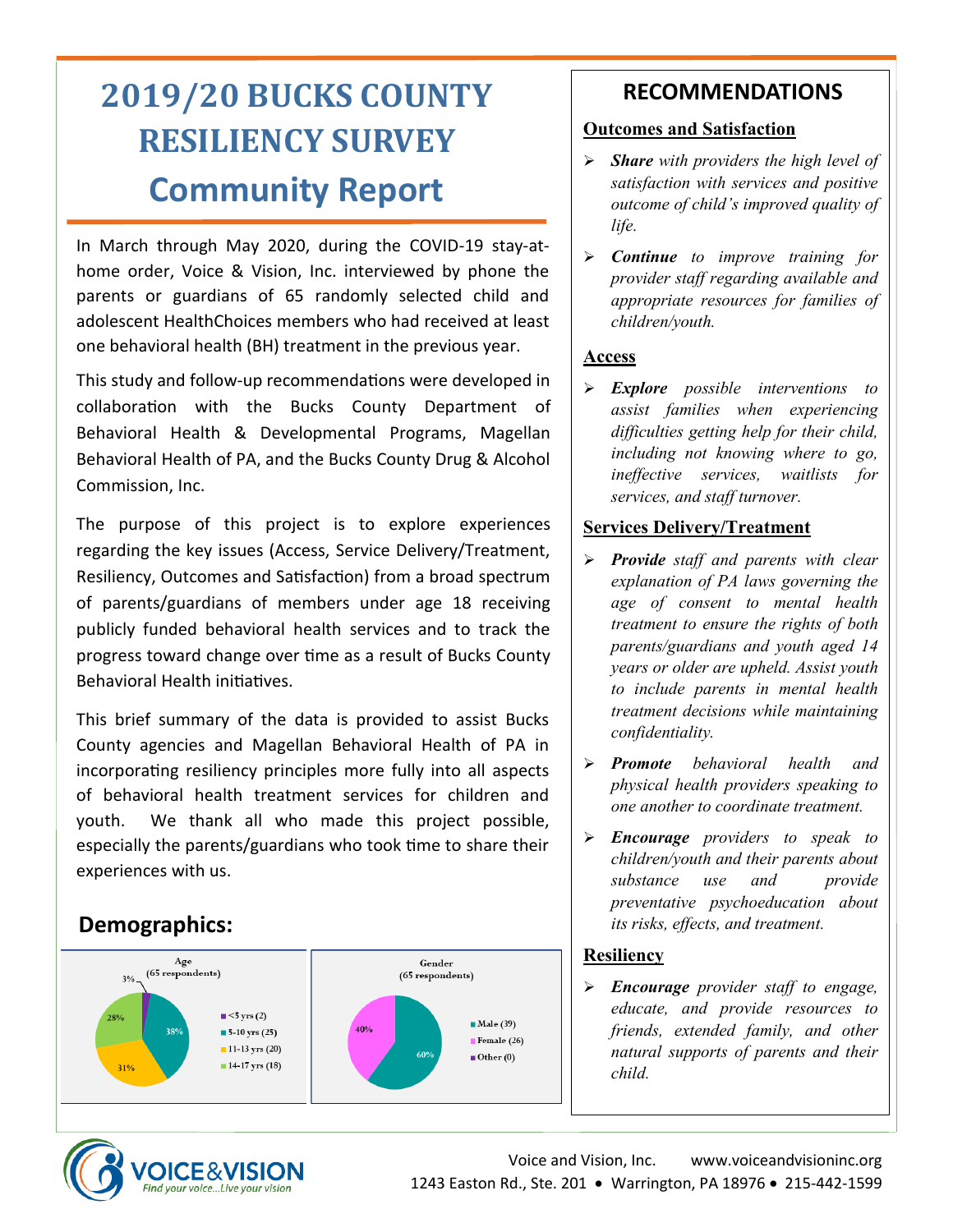# **Outcomes and Satisfaction**

**Overall satisfaction with child or adolescent MH and/ or D&A services** received in Bucks County was reported by more than 90% of parents or guardians.





**Parents (89%) reported the quality of their child's life improved with treatment.**

When asked about **what was better in their child's life**, more than 50% of parents indicated the following:

- ❖ **Symptoms reduced**
- ❖ **Better able to manage daily life**
- ❖ **Doing better in school/job**
- ❖ **Learning new skills**

Parents who indicated their child's quality of life was worse shared that it was difficult to navigate the Mental Health system, it was hard to get someone to listen to them, and that they had encountered unprofessional behavior in some staff. One parent advised providers to "never leave a family without giving them information or resources."

### **Access**

**Seventeen parents who reported they or their child "sometimes" or "always" had trouble getting help**, indicated they experienced the top following difficulties:

❖**Didn't know where to go for help (35%)**

❖**Ineffective services (29%)**

❖**Waitlists for services (24%)**

❖**Staff turnover (24%)**

❖**Insurance issues (12%)**

*"Not knowing where to go, I didn't get things like SSI for her...So, she wasn't able to pursue things she enjoys because we didn't have the funds. I am a single parent on disability myself."*

**Of 65 parents/guardians interviewed, 74% reported they or their child never had a problem getting the help the child needed.**



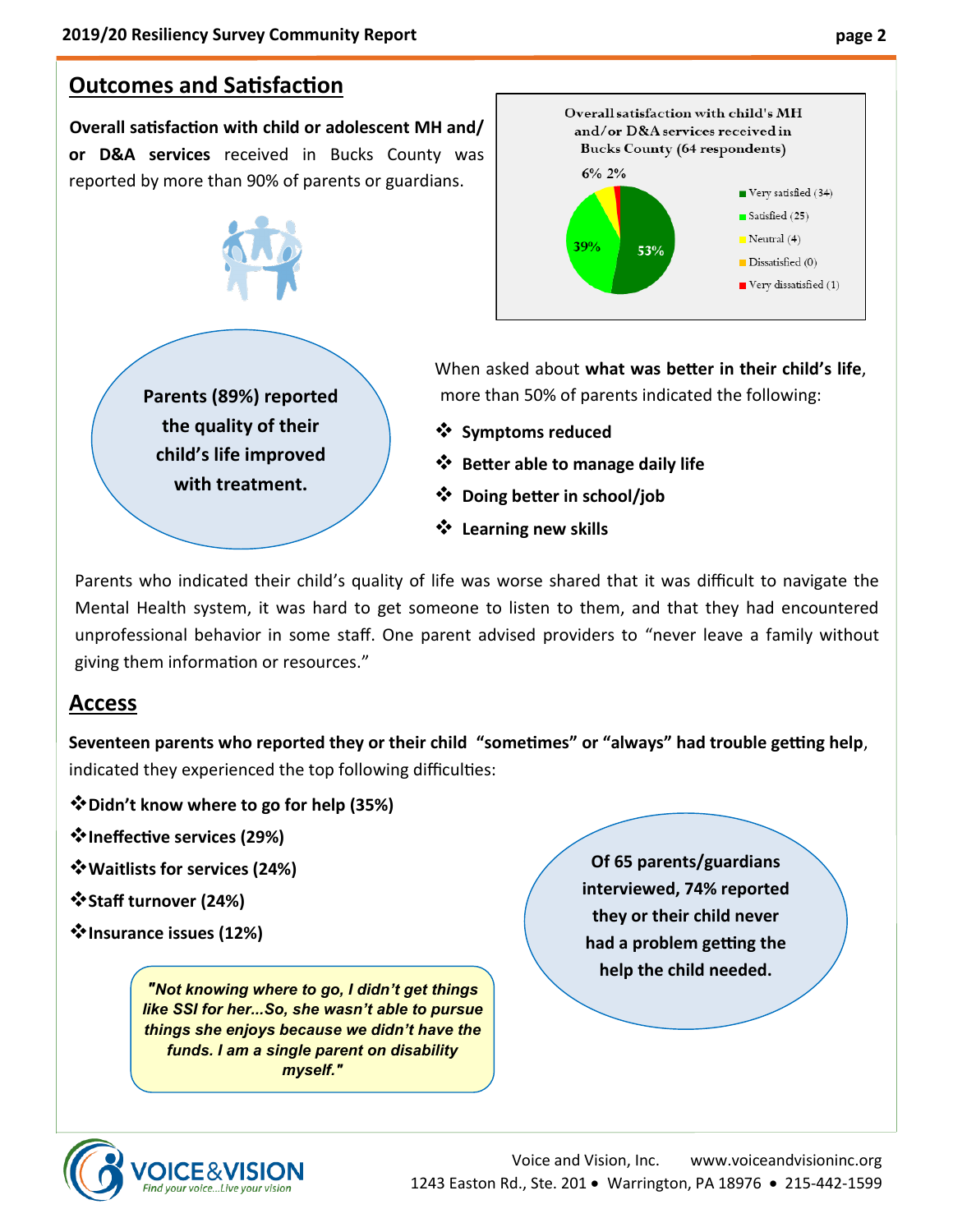# **Service Delivery and Treatment**



Seven out of nine parents who indicated their child's behavioral healthcare and physical healthcare provider had spoken together (78%) found it "very helpful" for them to do so.

*"His doctor recommended therapy. When the therapist and doctor exchange information they send it to the school as well. Everyone is on the same page." ~ Parent*

Twenty-two parents indicated they had no concerns regarding their child's school; **43 others (66%) who had a concern with their child's school indicated they were receiving help to address their concerns.** Of 26 parents who indicated their child's behavioral healthcare provider (s) and school had spoken together about their child's healthcare, 25 (96%) said it was at least "somewhat helpful."

We wanted **to learn whether providers were talking with children and youth about substance use** and whether providers were helping families with their child's substance use concerns. Parents (98%) indicated they had no concerns about the effects of substance use in their child's life.



Are you receiving help to address concerns about the effects of trauma in your child's life? (65 respondents)



**Forty-nine parents (76%) indicated their child's provider had asked about trauma** that may have affected their child.

> **94% of parents/children were always given the chance to make treatment decisions.**



Voice and Vision, Inc. www.voiceandvisioninc.org 1243 Easton Rd., Ste. 201 • Warrington, PA 18976 • 215-442-1599